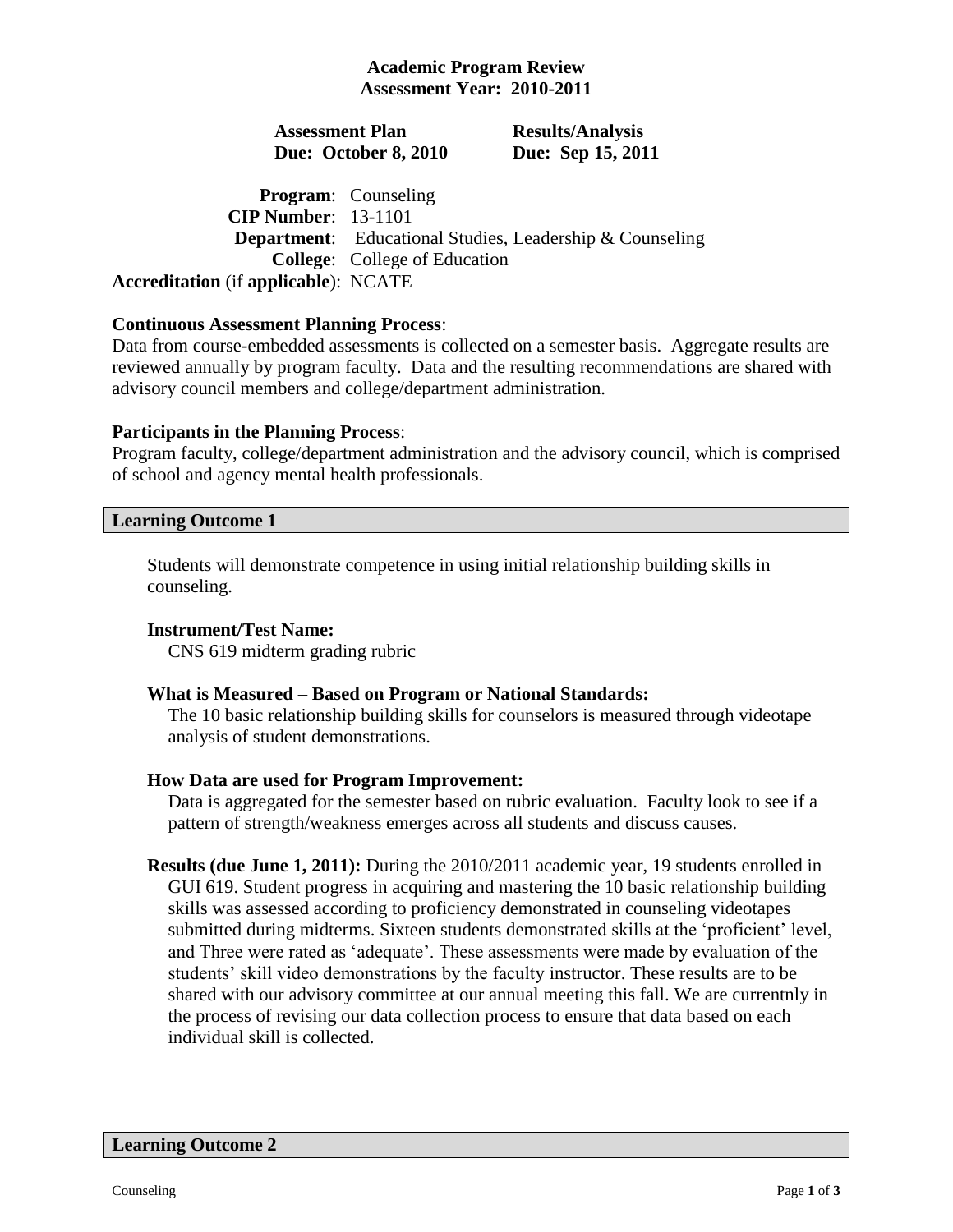# **Academic Program Review Assessment Year: 2010-2011**

## **Assessment Plan Due: October 8, 2010**

**Results/Analysis Due: Sep 15, 2011**

Students will demonstrate competence in using therapeutic working skills in counseling.

#### **Instrument/Test Name:**

CNS 619 Final Rubric

#### **What is Measured – Based on Program or National Standards:**

A videotape of each student demonstrating advanced working stage skills is analyzed.

#### **How Data are used for Program Improvement:**

Data is aggregated for the semester based on rubric evaluation. Faculty look to see if a pattern of strength/weakness emerges across all students and discuss causes.

**Results (due June 1, 2011):** During the 2010/2011 academic year, 19 students enrolled in GUI 619. Student progress in acquiring and demonstrating 10 advanced working stage skills as well as their ability to integrate the 10 relationship building skills was assessed according to proficiency demonstrated in counseling videotapes submitted as part of their final. Seventeen students demonstrated skills at the 'proficient' level, and Three were rated as 'adequate'. This shows an improvement in the percentage of students at the proficient level. Impovements to the grading rubric and data collection for the advacned skills is underway.

#### **Learning Outcome 3**

Students will demonstrate cultural self-awareness

#### **Instrument/Test Name:**

CNS 671 Self-portrait Rubric

**What is Measured – Based on Program or National Standards:**

Students' cultural self-awareness.

## **How Data are used for Program Improvement:**

Data is used to assist faculty in identifying needs of students in the area of cultural development, and the course work or field experiences that would assist with this growth.

**Results (due June 1, 2011):** During the 2010/2011 academic year, 33 students enrolled in the CNS 671, Multicultural Counseling. Due to a change in course instructor, student progress was assessed according by a pretest-posttest design utilizing Multicultural Awareness, Knowledge, and Skills Survey: Counselor Edition (MAKSS - C). Research suggests that the MAKSS is a valid and reliable instrument.

The MAKSS-C was designed as a self-assessment of multicultural counseling and assess three subscales: awareness, knowledge and skills. The students were asked to complete MAKSS-C twice during the semester; once at start of the semester in order to establish a